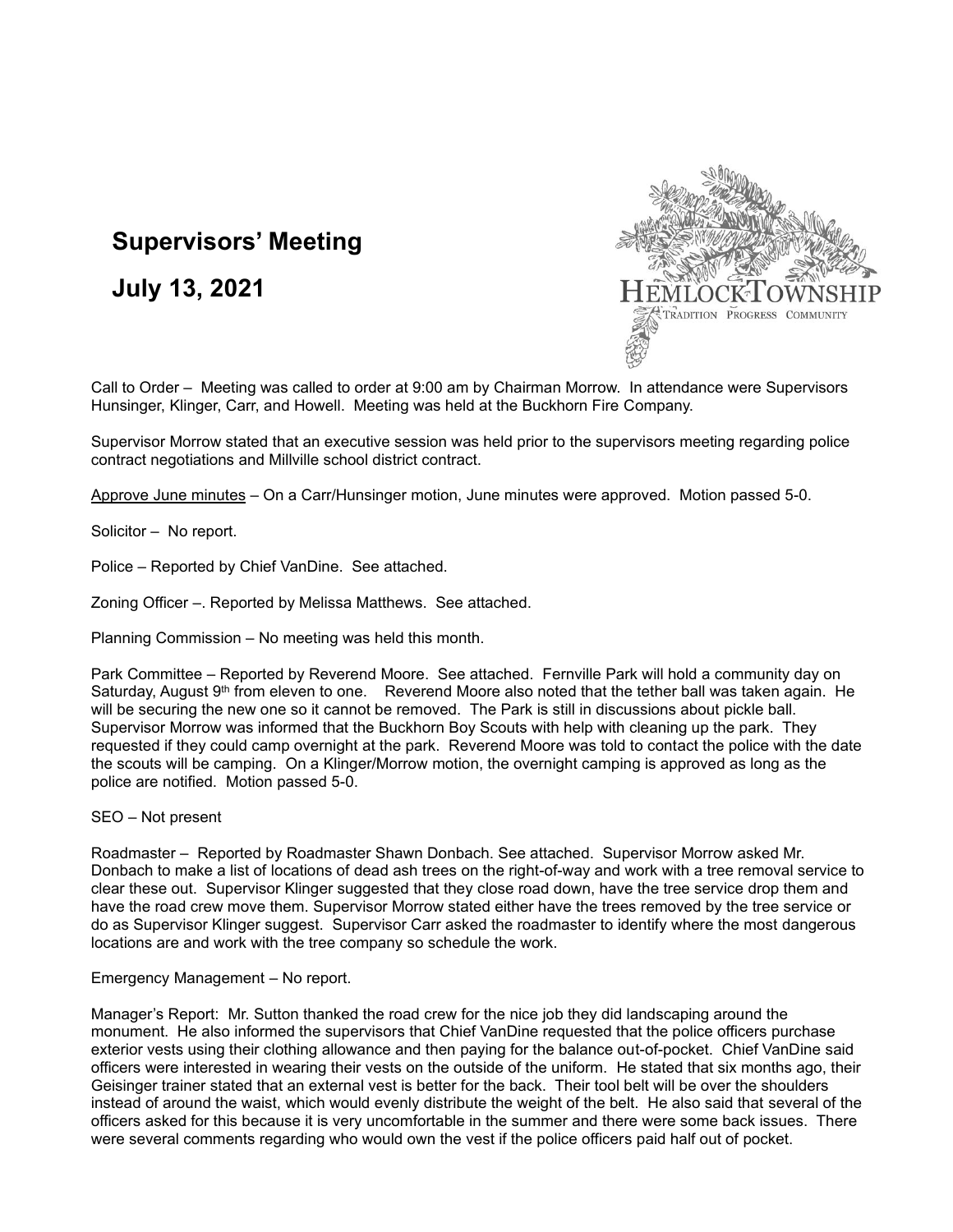Supervisor Carr felt that this should be part of the police negotiations. After further discussion, a Morrow/Klinger motion was made to wait and discuss this during contract negotiations. Motion passed 5-0. Mr. Sutton stated that it is time to update the secretary's computer, which will cost about \$1200.00. This has already been budgeted. Mr. Sutton informed the board that there will be a meeting on July 29th at 6:00pm on the Flood mitigation awarded by the town of Bloomsburg to discuss the findings of the that study. This will be held at Sawmill Road and there will also be a zoom meeting. If anyone is interested in attending, they need to call to register.

Mr. Sutton presented the financial report. See attached.

**Citizen's Comments: Reverend Moore, Fernville:** He thanked the police department and the road crew for doing an excellent job for the township.

## **Old Business:**

- **1. Township Meetings** Mr. Sutton asked if we would continue holding our supervisors' meetings at 9:00am at the firehall. The firehall is available for the meetings if they are in the morning. Reverend Moore stated that there are people unhappy with the morning meetings because they cannot attend due to their work schedule. Supervisor Morrow pointed out that the township has not received any calls complaining of the meeting time. After further discussion, a Klinger/Morrow motion was made to keep the meetings to the second Tuesday of every month at 9:00am at the Firehall. Motion passed 5-0.
- **2. Snyder Drive** Supervisors Carr and Howell, along with the roadmaster went to look at Snyder Drive. Supervisor Carr estimated that it would need about 57 loads of shale. The Carr family is donating the bulldozer, labor, and fuel. Supervisor Howell spoke with Leo Yodock who said it would cost us \$100 a load to load and deliver the shale that we need. This will bring the road back up to level it should be and avoid the snow blowing it shut. This would be a cost of \$5,700 which is under the bidding threshold. The money is available for this project because the turnback road we agreed to take this year was allotted an amount of money to work on a piece of Red Mill/Perry. Any funds left over can be deposited in the liquid fuels account. On a Morrow/Hunsinger motion, permission was given to move forward with this project. Motion passed 5-0.
- **3. Stimulus Consultant** Mr. Sutton was advised that the Ceda-Cog is available to offer free assistance with the issues of how and where it is allowable to spend the stimulus money. Harry Matthias will also help with some questions if we have them. Supervisor Howell suggested that Mrs. Bella take on this project. After further discussion, he was informed that Mr. Sutton will take the lead and will ask Mrs. Bella for assistance if warranted.
- **4. School Contract** Discussed in executive session. We are in ongoing discussion with the Millville School District regarding the school resource officer.
- **5. Health Insurance** Mr. Sutton advised the board that Creative Benefits made an error when they told him the cost of our health insurance will only increase by 2%. It was increased by 14%. This line item was budgeted for a 23% increase, so we are covered.
- **6. HMGP – 4408** According to the information Mrs. Bella gave to Mr. Sutton, there are 21 homes considered for the flood buy-out project. Ten have signed for the buy-out, five removed themselves from the list, and we are still waiting for six to decide. She has spoken with our engineer regarding the DEP permits and Exact abstract for the title searching. The funds have not deposited in our account yet. Julie and Glen Millard's application for elevation was denied.
- **7. Lexipol** This company would support the police department in the writing and testing of officers on police policy and procedures at a cost of \$4,986.10 per year. This would keep the officers up to date on